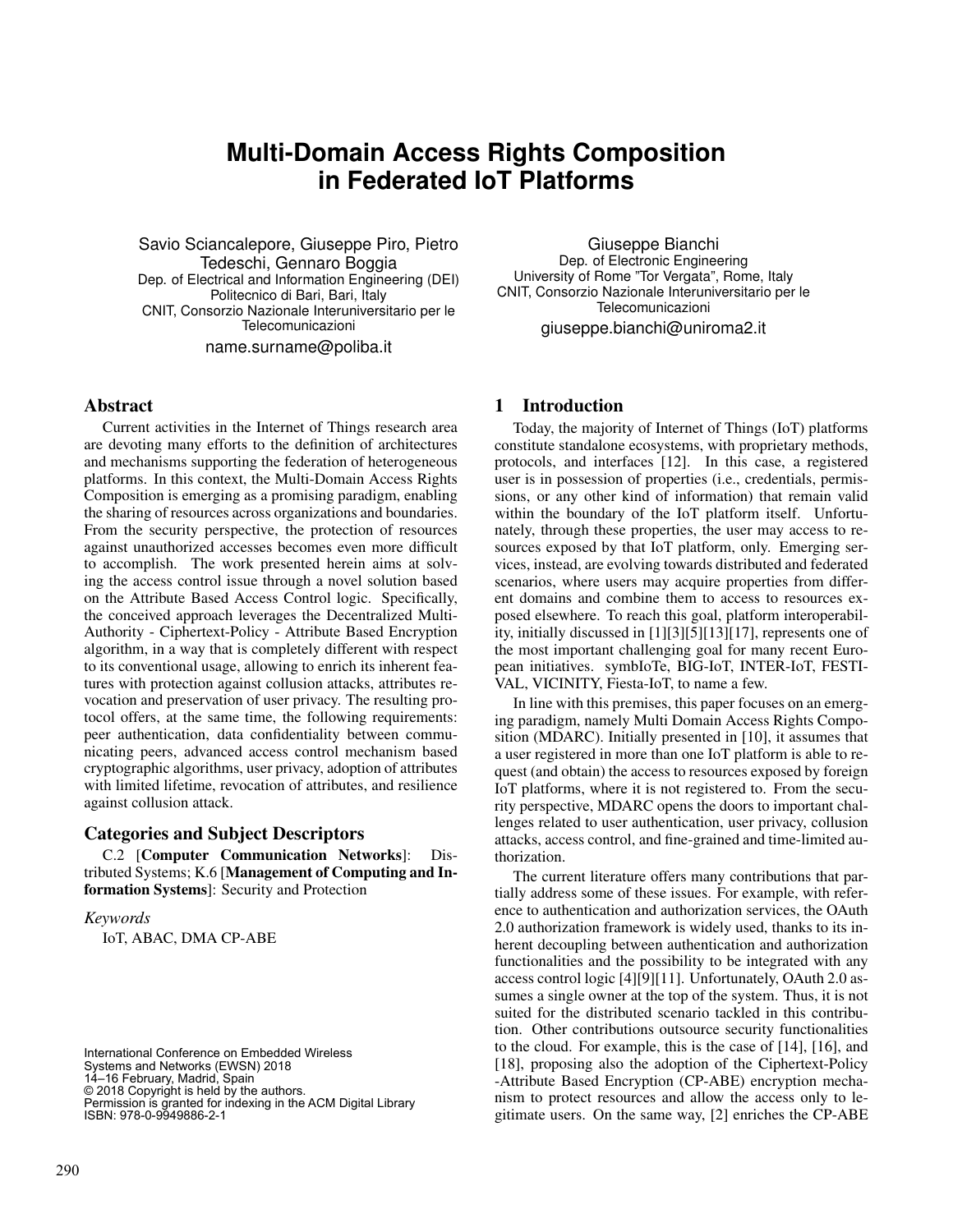scheme with privacy-preserving techniques and [15] periodically renews the key pairs to provide the expiration of access rights.However, being rooted on a single-authority CP-ABE scheme, these valuable contributions cannot be easily reused when considering a system with different unrelated authorities.

This paper complements the aforementioned state of the art by conceiving a novel methodology that concretely enable the MDARC paradigm in a distributed and federated IoT ecosystem. Specifically, it proposes a novel access control mechanism, based on the Attribute Based Access Control (ABAC) logic [6] and realized through the Decentralized Multi-Authority - Ciphertext-Policy - Attribute Based Encryption (DMA-CP-ABE) algorithm [7]. Differently from the current literature, the DMA-CP-ABE algorithm is used for access control purposes, rather than encryption. In addition, the resulting protocol targets, at the same time, the following requirements: peer authentication, data confidentiality between communicating peers, advanced access control mechanism based on Attribute Based Access Control (ABAC) and cryptographic algorithms, user privacy, adoption of attributes with limited lifetime, revocation of attributes, and resilience against collusion attacks.

To conclude, the present contribution is organized as follows: Section 2 describes the reference scenario and the targeted security requirements; Section 3 presents the proposed solution; Section 4 provides some interesting guidelines useful to integrate the proposed approach within the security framework designed in H2020 symbIoTe project; Section 5 tightens conclusions and draws future works.

# 2 Reference Scenario and Targeted Requirements

As anticipated within the Introduction, this paper focuses on the Multi-Domain Access Right Composition (MDARC) [10] paradigm and formulates a security protocol enabling a flexible access control on heterogeneous and distributed IoT resources. Specifically, MDARC leverages the Attribute-Based Access Control (ABAC) logic, and extends its functionalities for properly handling distributed and potentially large-scale scenarios .

The ABAC logic assumes to protect IoT resources through dedicated access control policies, defined as a combination of properties/access grants. To access a specific resource, in fact, a user must prove the possession of a subset of attributes that satisfies the access control policy uniquely coupled with the resource [6]. With respect to other approaches, such as Identity Based Access Control (IBAC) or Role Based Access Control (RBAC), ABAC provides better flexibility and scalability, allowing to create complex policies, neglecting details such as the number of involved users. Thus, the user is able to access a given resource only if it demonstrates to be in possession of a set of attributes that satisfy the access control policy uniquely associated with the resource; otherwise, the access is denied [6][19].

To extend the conventional ABAC logic, MDARC assumes that:

• an attribute represents a property of the user, released by a trusted entity of an IoT domain, belonging to the

distributed system and simply referred to as *authority*,

- an user could be registered in one or more IoT platforms,
- an access policy can be defined by jointly considering attributes released elsewhere, and
- the user can combine attributes released by different IoT domains and request the access to an IoT resource exposed in another IoT domain.

High-level functionalities of MDARC are depicted in Figure 1. The illustrated story is very simple. A user is registered in two IoT domains, namely *platform 1* and *platform\_2.* Moreover, it would like to access to resources exposed by a foreign IoT domain, namely *platform 3*. Indeed, the user performs the authentication procedure with reference attribute authorities available in both *platform 1* and *platform 2*, by using its local credentials (see step 1 and step 3 in Figure 1). If the authentication process is successfully completed, an attribute authority gives to the user a set of attributes (see step 2 and step 4 in Figure 1). Then, the user contacts the resource server of *platform 3*, which acts as a proxy and exposes the physical IoT resources of its interest. The client application delivers it the list of attributes previously received (see step 5 in Figure 1); in the case the set of provided attributes matches the access control policy associated to the requested resource, the access is granted; otherwise, it is denied (see step 6 in Figure 1).



Figure 1. Reference scenario.

It is important to note, however, that the simplified approach described in Figure 1 must be revised in order to target the following security requirements:

- Peer authentication: each entity in the architecture must be authentic and uniquely identifiable.
- Data confidentiality between communicating peers: each message exchanged between authentic peers must be encrypted in order to avoid third-party eavesdroppers on the communication channel.
- Access control based on cryptographic algorithms: the decision on granting or denying the access must be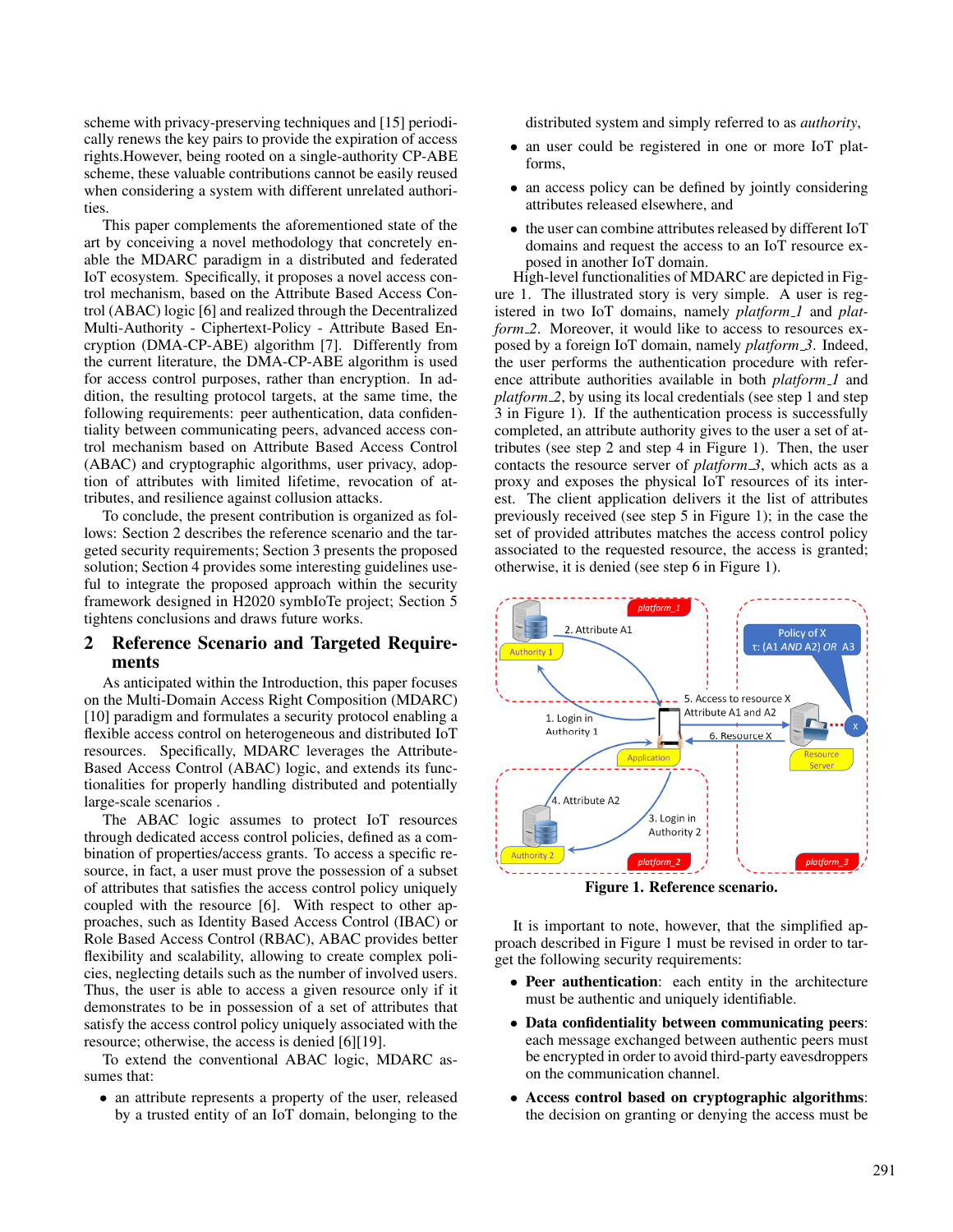carried out by using cryptographic algorithms, able to guarantee the possession of necessary attributes.

- User privacy: the user should expose only the set attributes necessary to access the requested resources; at the same time, any tracking of its activities throughout the system must be avoided.
- Attributes with limited lifetime: attributes must have a well-defined time validity, after which they must be renewed.
- Revocation of attributes: it could be possible to revoke, at any time, the association between an attribute and the entity for which it has been released.
- Resilience against collusion attack: situations in which different users, registered in different IoT platforms, combine their attributes to access resources must be avoided.

# 3 The Proposed Approach

# 3.1 Network Architecture

The network architecture envisaged in this contribution integrates the following four components:

- *Client application*: it is the user that wants to access to remote IoT resources. In line with the MDARC paradigm, it can be registered in one or more IoT platforms. In every platform, the user is in possession of a set of properties (i.e., attributes), that can be used elsewhere.
- *Resource server*: it is a dedicated server exposing resources and services belonging to a given IoT platform. It processes requests coming from client applications, verifies their authenticity and provides access to resources only if the attributes presented by the client application satisfy the access control policy associated with the resource.
- *Attribute authority*: it is the trusted entity located within each IoT platform, that authenticates users and issues attributes for registered client applications. Note that attribute authorities can be unaware each of the other.
- *Identity authority*: it is a central entity, not strictly related with any of the member IoT platforms, responsible for issuing ephemeral, but unique, identities to client applications.

These components interacts each other for implementing authentication and authorization functionalities.

# 3.2 Standardized Approach for Peer Authentication and Data Confidentiality

Fist of all, it is important to remark that peer authentication and data confidentiality between communicating entities are not the novel security services in the envisaged architecture. Even if they are important, their fulfillment is not achieved by means of novel and innovative solutions.

From one side, in fact, it is assumed that all the aforementioned entities are equipped with a private-public key pair. For instance, *UAPP* and *RAPP* are the key pair of the client application,  $U_{IA}$  and  $R_{IA}$  are the key pair for the Identity authority, *UAA* and *RAA* are the key pair for the attribute authority and, finally, *URS* and *RRS* represent the key pair for the resource server. The public-key is stored within a trusted X.509 certificate. Indeed, the peer authentication requirement is simply satisfied through well-known and widely accepted mechanisms.

From another side, it is also assumed that communicating peers establish a secure connection at the transport layer. Therefore, by adopting the Transport Layer Security (TLS) protocol, also the requirement related to the data confidentiality between communicating peers is reached through standardized mechanisms.

# 3.3 A Novel Methodology for the Access Control Procedure

The access control procedure is the novel and innovative aspect discussed in this contribution. Differently from the baseline scenario depicted in Figure 1, the access control leverages an emerging cryptographic algorithm, namely Decentralized Multi-Authority - Ciphertext-Policy - Attribute Based Encryption (DMA-CP-ABE).

DMA-CP-ABE was natively designed as an encryption scheme, able to protect a given content through an access control policy defined over a set of attributes released by trusted entities in a fully decentralized fashion [7, 8]. This contribution, instead, intentionally modifies the conventional way DMA-CP-ABE is used: the cryptographic algorithm is integrated within the access control procedure in order to allow the user to demonstrate the ownership of a set of attributes matching the access policy, without explicitly delivering the whole set of attributes in its possession to the resource server. Accordingly, also the user privacy requirement is indirectly addressed.

Figure 2 provides a preliminary overview of the designed approach. It basically extends the approach introduced in Figure 1, by means of initial security functionalities. Nevertheless, it should not be considered as a final approach presented herein. Instead, it is a simplified representation of the overall protocol discussed later on.



Figure 2. Reference scenario with preliminary security considerations.

According to [7] and [8], each single attribute is mapped to a set of cryptography materials, that include: public key, private key, and secret key. Let  $a_{i,j}$  be the  $i - th$  attribute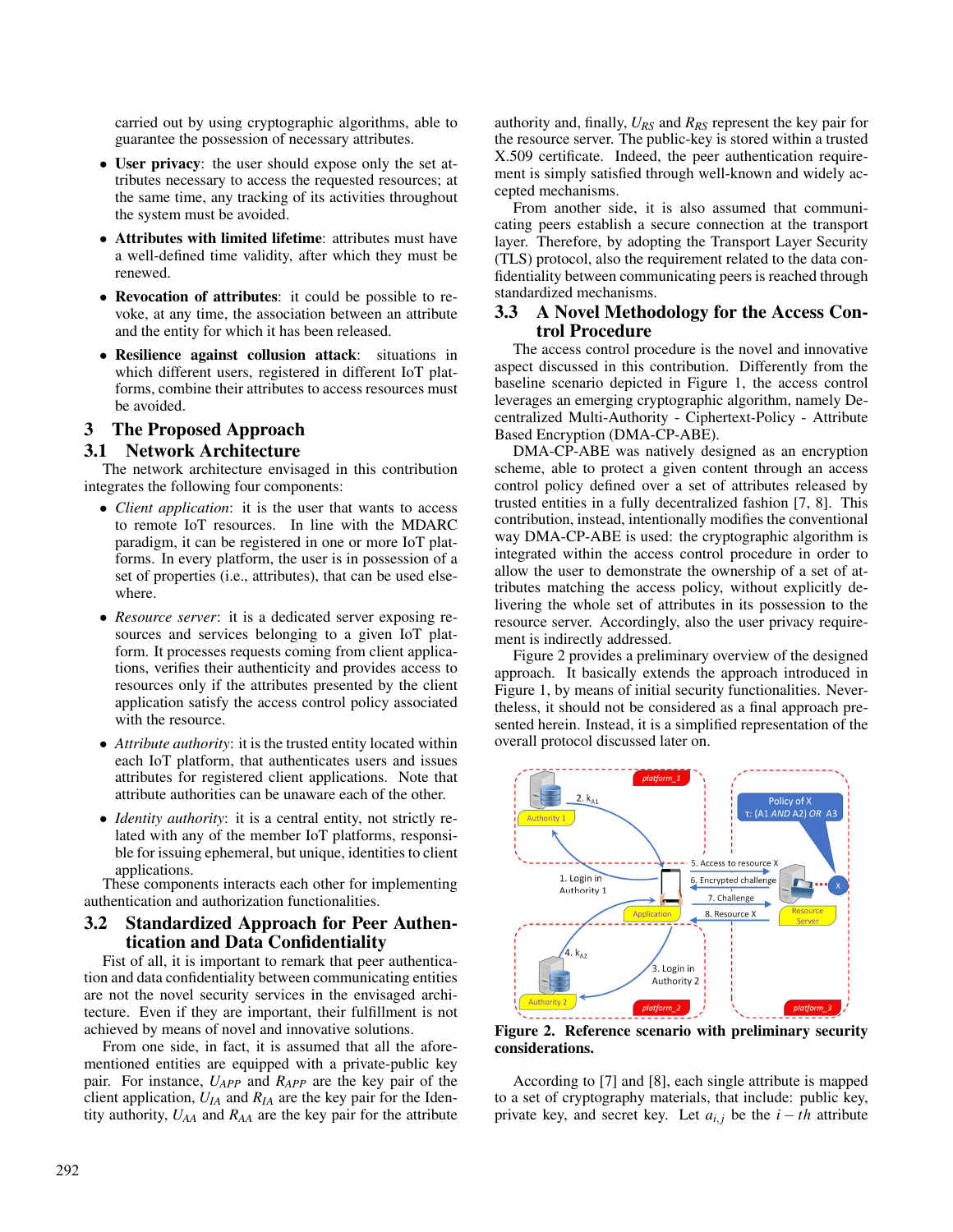released by the  $j - th$  attribute authority. A unique privatepublic key pair is assigned to this attribute, computed using arithmetic operations in a composite order bilinear group [7]. To this end, entities in the system agree on some public parameters, such as the composite prime number, the order of the bilinear groups, the generator for the group and an hash function (see [7] for more details). In particular,  $R_{a_{i,j}}$  and  $U_{a_{i,j}}$  are the private and public keys associated to  $a_{i,j}$ , respectively. While the private key is securely stored, the public key is delivered to all resource servers, thus allowing them to build access control policies that include that attribute. At the same time, DMA-CP-ABE also defines a secret key for the attribute  $a_{i,j}$ , namely  $k_{a_{i,j}}$ . It is delivered to the registered user after a successful authentication. Indeed,  $k_{a_{i,j}}$  is adopted by the user for executing decryption procedures over contents protected through a given access policy.

In the conceived access control mechanism, the DMA-CP-ABE is implemented within a challenge-response scheme. Once the access policy is defined, the resource server uses DMA-CP-ABE to encrypt a random seed  $\delta$ . Then, the resource server sends the random seed to the client application. Now, let  $\tau$  and  $\mathcal{U} = \{U_{a_{i,j}}\}$  be the access policy and the set of public keys associated to the attributes considered by the policy. The encryption procedure of the random seed  $\delta$  produces the challenge  $\sigma$ , as reported below:

$$
\sigma = E_{DMA-CP-ABE}[\delta, \tau, \mathcal{U} = \{U_{a_{i,j}}\}].
$$
 (1)

The client application adopts the DMA-CP-ABE algorithm and the set of secret keys in its possession, i.e.,  $K =$  ${k_{a_{i,j}}}$ , to decrypt the received challenge. In this case, the decryption procedure could be formally described as in the following:

$$
\delta = D_{DMA-CP-ABE}[\sigma, \tau, \mathcal{K} = \{k_{a_{i,j}}\}].
$$
 (2)

The access to the resource is granted in the case the decryption process ends successfully and the client application is able to send back to the resource server the original random seed. In fact, a successful decryption process demonstrates the possession of the set of cryptographic materials related to a subset of attributes matching the access policy.

All the details related to cryptography operations executed in both Eq. (1) and Eq. (2) are discussed in [7] and [8].

However, it is important to remark that, despite its inherent protection against the key escrow problem, the DMA-CP-ABE algorithm cannot be used as it is. In fact, DMA-CP-ABE does not natively offer the protection against collusion attacks. At the same time, it does not support the usage of attributes with limited lifetime. Thus, the high-level solution depicted in Figure 2 and summarized before is properly extended to embrace further functionalities. The possibility to manage attribute revocation and to masquerade the identity of the client application is also taken into account. The resulting protocol is described in the next sub-section.

### 3.4 Detailed Description of the Protocol

As illustrated in Figure 3, the designed protocol is implemented in four different phases, that are (i) setup, (ii) ephemeral identity generation, (iii) authentication phase, and (iv) authorization phase. Each step include many atomic operations, as discussed in the sequel:

- Setup phase. In this phase, attribute authorities generate attributes and their related cryptographic material; at the same time, resource servers configure access policies for the IoT resources they expose.
- Ephemeral identity generation phase. The client application initially contacts the identity authority to retrieve an ephemeral identity, uniquely associated to its real identifier *IAPP*. The ephemeral identity is adopted within the DMA-CP-ABE algorithm to offer the protection against collusion attacks and the usage of attributes with limited lifetime. The client application initially sends its X.509 certificate to the identity authority. The identity authority verifies the authenticity of the certificate and randomly extracts an ephemeral identity ε. Then, it generates an ephemeral attribute,  $a_{\varepsilon}$ , with its related private and public keys set to  $R_{a_{\varepsilon}}$ and  $U_{a_{\varepsilon}}$ , respectively, as well as the secret key set to  $k_{a_{\varepsilon}}$ . The identity authority uniquely binds the real identity of the client application with the ephemeral identity ε through an hash function: *H*(*IAPP*||ε). Then, it calculates a proof message containing the output of the aforementioned hash function, the ephemeral identity  $\varepsilon$ , the secret key associated to the ephemeral attribute  $k_{a_{\epsilon}}$ , the public key of the ephemeral attribute  $U_{a_{\varepsilon}}$ , and the time validity of the ephemeral identity *T*. The whole proof is encrypted through the private key of the identity authority, i.e., *RIA*:

$$
proof = E[{H(I_{APP}||\varepsilon), \varepsilon, k_{a_{\varepsilon}}, U_{a_{\varepsilon}}, T}, R_{IA}] \quad (3)
$$

Finally, the proof is delivered to the client application, that can easily verify its integrity and authenticity. Note that the proof does not explicitly contain the identifier of the client application, given that it is hashed with the ephemeral identity. Thus, user privacy is achieved thanks to the fact that it is not possible to use the proof to track user's activities within the system.

• Authentication phase. The client application logins in each of the attribute authorities where it is registered to, in order to obtain its attributes.

First, the client application provides to the *j* − *th* attribute authority its own credentials (e.g., username and password), the proof received by the identity authority, and the X.509 certificate of the identity authority. The  $j - th$  attribute authority verifies the integrity and authenticity of the proof, and checks that it has not expired (thanks to the time validity field). If there are no errors, the attribute authority delivers the attributes to the client application. According to the DMA-CP-ABE technique, the attribute  $i - th$   $a_{i,j}$  is released by the *j* − *th* attribute authority as a secret key,  $k_{a_{i,j}}$ , generated from the private key of the attribute authority and the ephemeral identity  $\varepsilon$  (details in [7], [8]). Finally, attributes are delivered to the client application.At the end of the authentication phase, the client application owns a wallet of attributes, and its related cryptography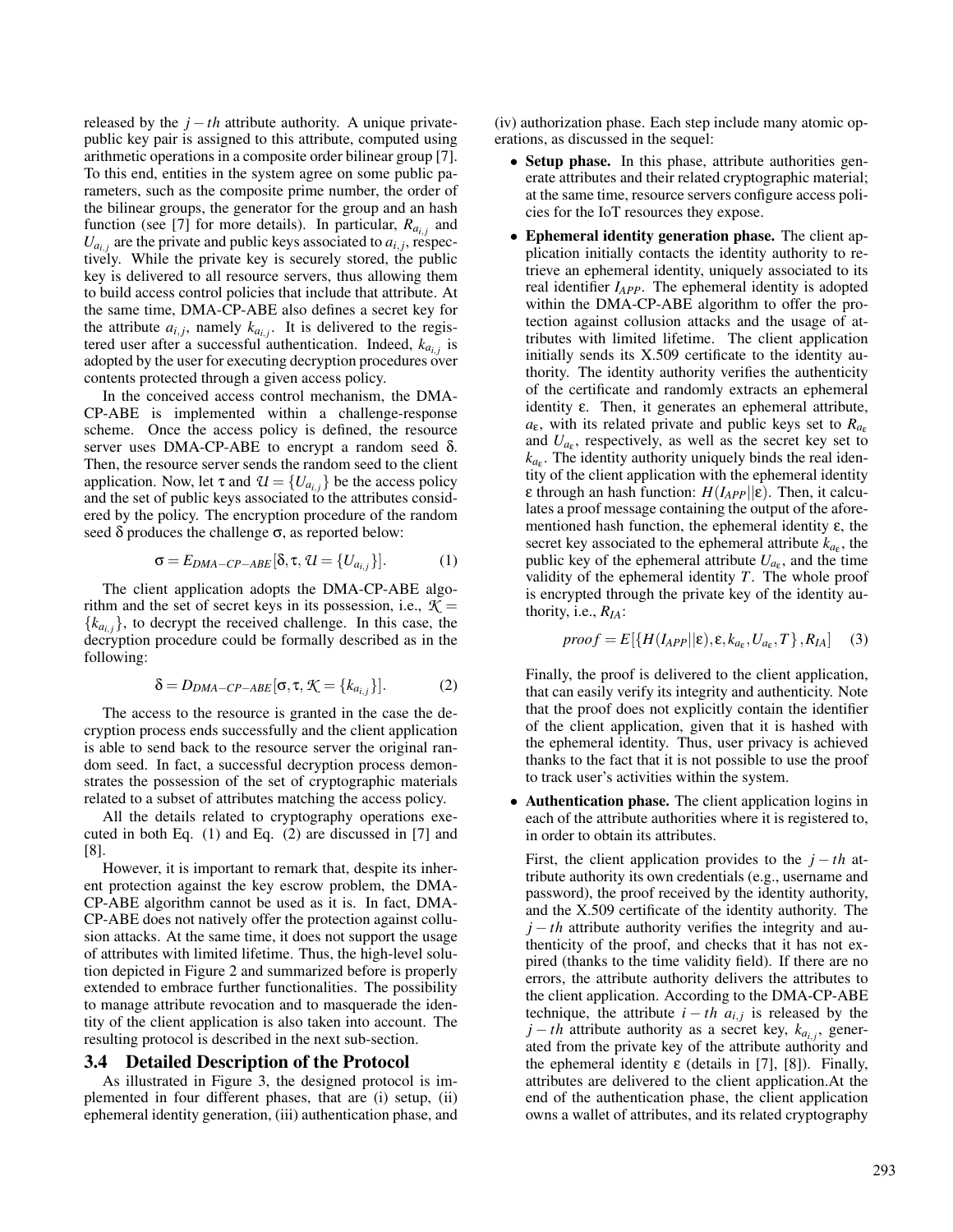material.

• Authorization phase. The client application sends a request for a given resource to the resource server, alongside the proof message generated by the identity authority and the X.509 certificate of the identity authority. The resource server verifies the validity of the proof and extracts the ephemeral identity ε. Moreover, it creates a new ephemeral policy  $\tau_{\varepsilon}$ , by combining the policy originally assigned to the resource, i.e., τ, and the ephemeral attribute  $\varepsilon$ . This is performed in order to verify that  $(1)$ the client application possesses the attributes required to access the resource and (2) these attributes are fresh, in the sense that they are associated to a valid ephemeral identity, not yet expired. The resulting policy is:

$$
\tau_{\varepsilon} = \tau \operatorname{AND} \varepsilon. \tag{4}
$$

In line with the high-level approach described in the previous sub-section, the resource server extracts a random number δ and generates a challenge σ, i.e.,

$$
\sigma = E_{DMA-CP-ABE}[\delta, \tau_{\varepsilon}, \mathcal{U} = \{U_{a_{i,j}}||U_{a_{\varepsilon}}\}].
$$
 (5)

Then, it sends the challenge  $\sigma$  and policy  $\tau_{\epsilon}$  to the client.

The client application decrypts the received challenge, as in the following:

$$
\delta = D_{DMA-CP-ABE}[\sigma, \tau_{\varepsilon}, || = \{k_{a_{i,j}} || k_{a_{\varepsilon}}\}].
$$
 (6)

Indeed, the client application delivers the computed value δ to the resource server. The access to the target resource is authorized in the case the received value is equal to the one previously extracted by the resource server. Otherwise, the access is denied.



Figure 3. Detailed description of the protocol.

# 3.5 Further Considerations on Attribute Revocation and Offline Scenario

Differently from other approaches available in the literature and based on the DMA-CP-ABE algorithm, the conceived protocol also supports attributes revocation. In fact,

the identity authority can handle an Identity Revocation List, containing all the identities whose validity has been revoked before the legacy expiration date, indicated within the proof. The Identity Revocation List is periodically updated by the identity authority, based on anomalies detected throughout the system. Each resource server can periodically download the revocation list, and block all current sessions and future access to resources when unauthorized requests occur.

Also, the system easily supports offline access to resources. Supposing that the ephemeral identity has a suitable time duration, the client application can collect the attributes when it is online and access resources hosted on a resource server not connected to the Internet. Obviously, this scenario hinders the possibility to block identities that have been revoked, because in this case the most updated Identity Revocation List cannot be downloaded. However, the resource server can report the anomaly when it comes back online.

# 4 Integration in H2020 SymbIoTe

H2020 symbIoTe is an European project focusing on the design of a mediation framework enabling the collaboration of vertical IoT platforms. It proposes a flexible security framework supporting authentication and authorization features in a distributed environment, like the one taken into account in this contribution. In particular, the security framework integrates the following components and libraries: (1) Core Authentication and Authorization Manager (CAAM), that provides platforms authentication and users registration in symbIoTe core services, guest user management, administration management of platforms, management of local user, attributes, home/foreign tokens, and X.509 certificates; (2) Platform Authentication and Authorization Manager (PAAM), which provides the same functionalities of CAAM, but within a given platform; (3) Security Library, offering cryptography operation (as challenge-response procedure, check access policy procedure) and security related API for symbIoTe components; and (4) Anomaly Detection module, able to detect malicious and unknown threats.

Assuming that an user is registered in *platform 1* and would like to access to resources in *platform 2*, the procedure envisaged by the H2020 symbIoTe project is described in the sequel. The user contacts the PAAM of *platform 1* and performs the authentication process. The PAAM of *platform\_1* releases a home token with a set of attributes associated to the user. Then, the user contacts the PAAM of *platform* 2 and performs a foreign authentication process. Indeed, the PAAM of *platform 2* releases a foreign token, storing a set of attributes assigned to the user, but usable within *platform\_2*. Finally, the user contacts the Resource Access Proxy (RAP) of *platform 2*, delivers to it the aforementioned foreign token and details the access request. The user demonstrates to be the real owner of the token through a challenge-response scheme. The RAP allows the access to the resource only if the set of attributes stored within the foreign token matches the access policy protecting the requested resource. It is important to note that this procedure guarantees all the requirements listed in Section 2, excepting fro those related to the user privacy and the provisioning of access control procedure through cryptographic techniques.